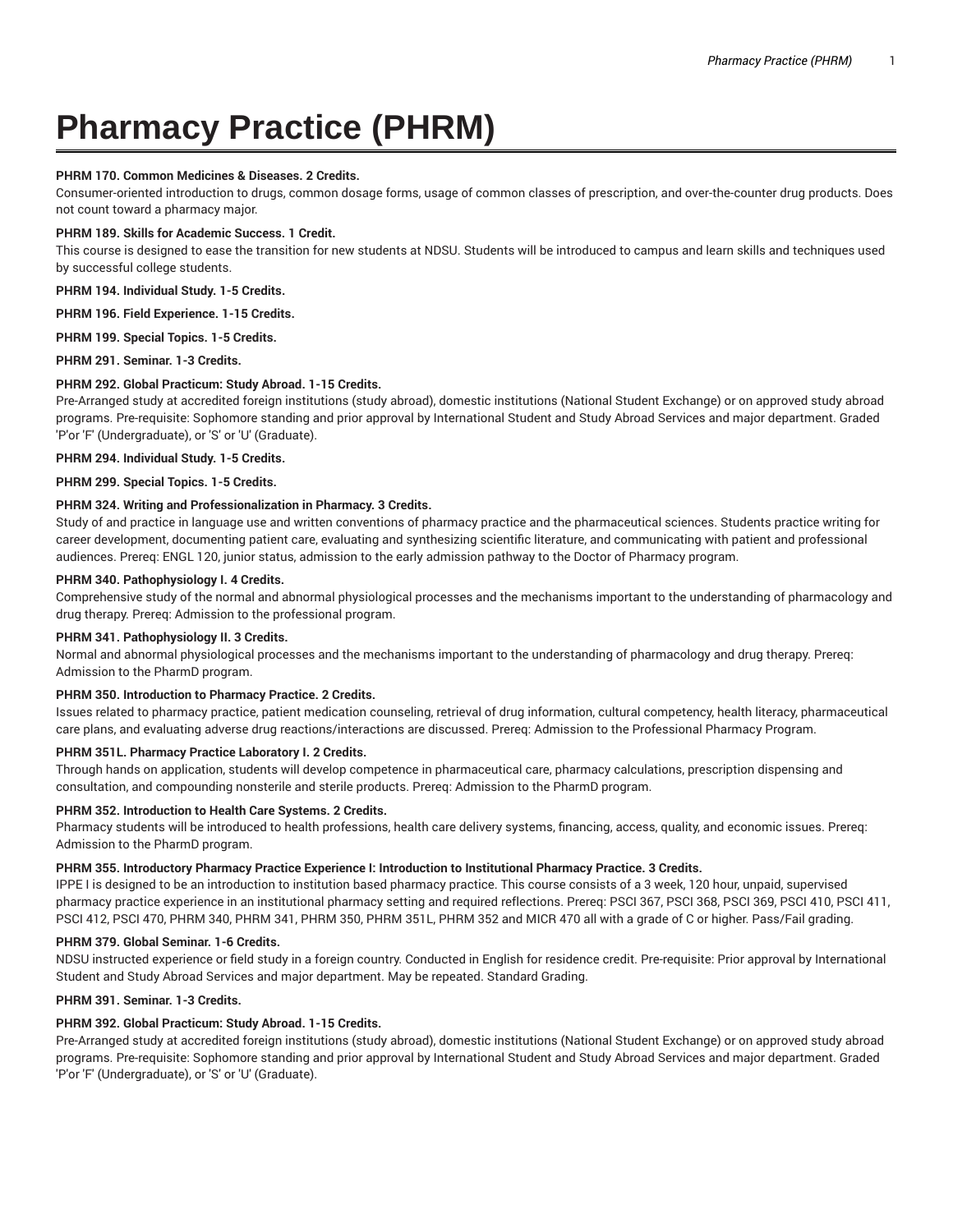# **PHRM 394. Individual Study. 1-5 Credits.**

**PHRM 397. Fe/Coop Ed/Internship. 1-4 Credits.**

**PHRM 399. Special Topics. 1-5 Credits.**

### **PHRM 400. Top Drugs I. 1 Credit.**

Introduction to basic knowledge necessary for success in the professional pharmacy curriculum and in the practice of pharmacy. Prereq: PHRM 351L with a grade of C or higher.

# **PHRM 425. Instructional Design for Health Professionals. 2 Credits.**

Build basic skills to design and implement effective instructional activities ranging from pharmacy-specific professional education (e.g. patient education, inter-professional medication-related presentations) to college-level instructional tasks. Prereq: PHRM 355 with a grade of C or higher. {Also offered for graduate credit - see PHRM 625.}.

## **PHRM 450. Self Care. 3 Credits.**

Course designed to provide pharmacy students with the knowledge, skills, and practical tools necessary to provide self care recommendations to patients, physicians, nurses, and other allied health care professionals. Prereq: PHRM 340, PHRM 341 both with a grade of C or higher.

### **PHRM 452L. Pharmacy Practice Laboratory II. 2 Credits.**

Through hands on application, students will develop competence in pharmaceutical care, pharmacy calculations, prescription dispensing and consultation, compounding nonsterile and sterile products, long term care, and self-care. Prereq: PHRM 351L with a grade of C or higher.

### **PHRM 455. Introductory Pharmacy Practice Experience II: Introduction to Community Pharmacy Practice. 4 Credits.**

IPPE II is designed to be an introduction to community based pharmacy practice. This course consists of a 4 week, 160 hour, unpaid, supervised pharmacy practice experience in a community pharmacy setting and required reflections. Prereq: PSCI 367, PSCI 368, PSCI 369 PSCI 410, PSCI 411, PSCI 412, PSCI 470, PHRM 340, PHRM 341, PHRM 350, PHRM 351L, PHRM 352, PHRM 400, PHRM 450, PHRM 452L, PHRM 480, PHRM 565 and MICR 470; Summarized as: successful completion (Grade of "C" or better) first professional year coursework, PHRM 400, PHRM 450, PHRM 452L, and PHRM 565. Pass/Fail grading.

# **PHRM 475. Pharmacy Practice Management. 3 Credits.**

This course introduces students to management techniques applicable to the contemporary practice of pharmacy in community and institutional settings. Prereq: PHRM 350, PHRM 352, PHRM 452L.

## **PHRM 479. Global Seminar. 1-6 Credits.**

NDSU instructed experience or field study in a foreign country. Conducted in English for residence credit. Pre-requisite: Prior approval by International Student and Study Abroad Services and major department. May be repeated. Standard Grading.

#### **PHRM 480. Drug Literature Evaluation. 3 Credits.**

The goals of this course are to achieve a thorough understanding of the structure of the literature and its inherent strengths and weaknesses, such that the student may evaluate scientific studies and utilize the literature to support a point of view. Prereq: Admission to professional program.

**PHRM 491. Seminar. 1-5 Credits.**

**PHRM 492. Study Abroad. 1-15 Credits.**

**PHRM 494. Individual Study. 1-5 Credits.**

**PHRM 499. Special Topics. 1-5 Credits.**

#### **PHRM 500. Top Drugs II. 1 Credit.**

Students will build on drug knowledge they have obtained from PHRM 400 to be successful in the practice of pharmacy. Prereq: PHRM 400 with a grade of C or higher.

#### **PHRM 520. Special Populations. 3 Credits.**

Focused on providing pharmaceutical care for a variety of populations including men, women, pediatric and geriatric patients. Prereq: PHRM 532, PHRM 537 and PHRM 538, all with a grade of C or better. {Also available for graduate credit - See PHRM 620.}.

#### **PHRM 532. Infectious Disease. 3 Credits.**

This course is a clinical, patient-oriented approach to infectious disease. The instructors will review antimicrobial agents combined with specific infectious disease processes and therapies to help the students make appropriate judgments on infectious disease problems. Prereq: MICR 470, PSCI 412. {Also offered for graduate credit - see PHRM 632.}.

## **PHRM 534. Rheumatology/Endocrinology/Gastrointestinal. 3 Credits.**

Pharmacotherapy of disorders involving the musculoskeletal, endocrine, and gastrointestinal systems. Prereq: PSCI 413 with a grade of C or higher.

## **PHRM 535. Hematology and Oncology. 3 Credits.**

This course provides a framework for understanding the role molecular biology plays in the pathophysiology and treatment of the most prevalent oncologic and hematologic malignancies, as well as benign and drug-induced hematologic conditions. Students will apply evidence-based principles in assessing/monitoring appropriate therapy for these patients. Prereq: PSCI 410, PSCI 412 both with a grade of C or higher.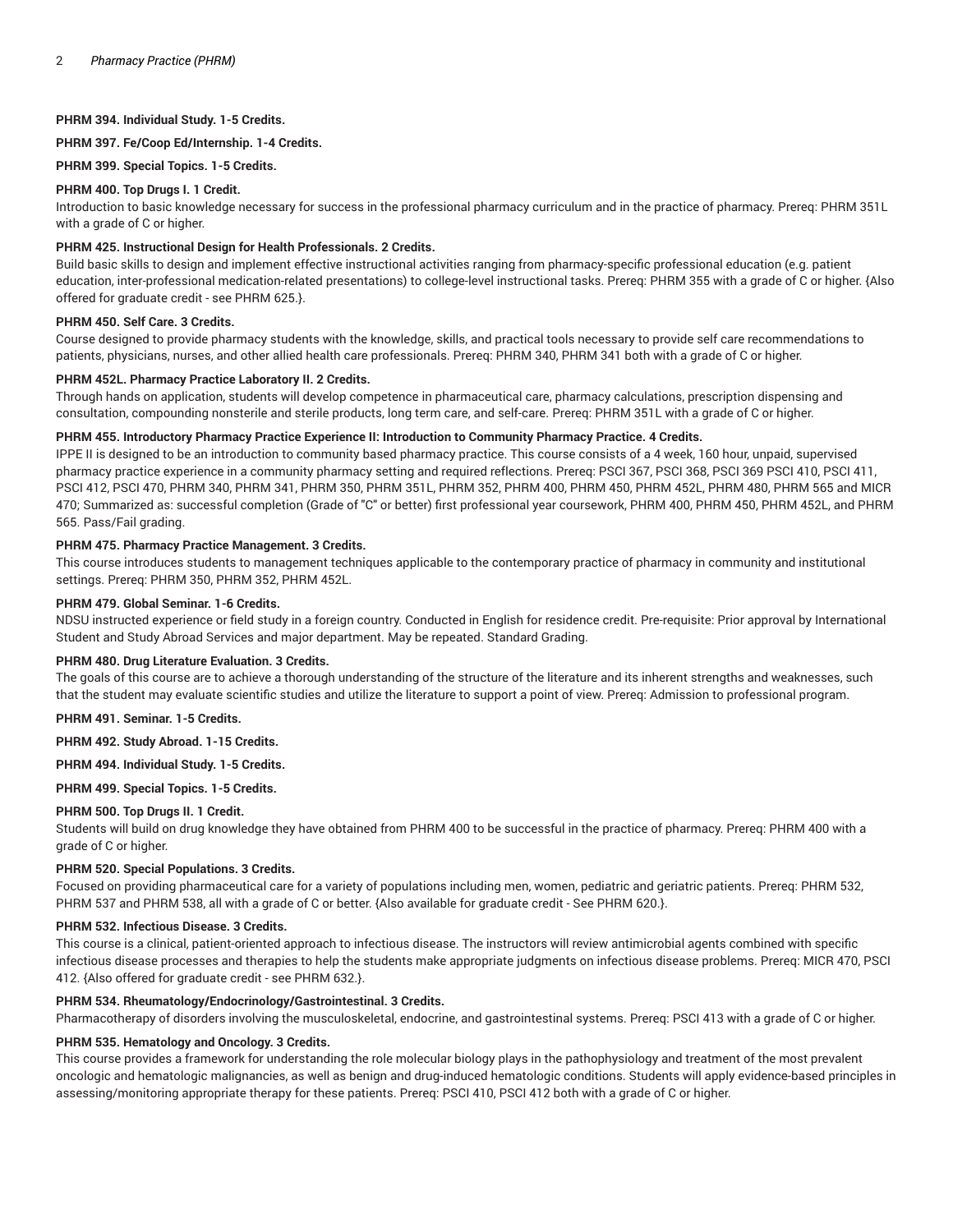## **PHRM 536. Neurology & Psychiatry Pharmacotherapy. 3 Credits.**

The course will focus on the principles, selection and management of pharmacotherapy for the major psychiatric and neurologic diseases. Learning methods will include face-to-face lecture, in-class discussion, small group activities, and case formulations. Prereq: PSCI 415. {Also offered for graduate credit - see PHRM 636.}.

## **PHRM 537. Renal Disease/Fluid and Electrolytes. 2 Credits.**

This course focuses on pathophysiology and pharmacotherapy of major renal diseases including fluid and electrolyte disorders, acid/base balance, and renal replacement therapy. Emphasis is placed upon application of knowledge to patient care situations and the mastery of pharmacotherapy. Prereq: PSCI 414 with a grade of C or higher.

## **PHRM 538. PTDI: Cardiovascular and Pulmonary Diseases. 4 Credits.**

Pharmacoptherapy of cardiovascular and pulmonary diseases. Study of the pathophysiology, clinical presentation, and treatment of various cardiovascular and pulmonary diseases. Prereq: PSCI 413 and PSCI 414.

#### **PHRM 540. Public Health for Pharmacists. 3 Credits.**

Pharmacy students will be introduced to public health services, health disparities, emergency preparedness, epidemiology, behavioral health, health promotion, and global health. Prereq: PHRM 352.

#### **PHRM 545L. Pharmacotherapy Laboratory. 1 Credit.**

This is a problem-based and skills-based laboratory integrating the pathophysiology, pharmacology, and therapeutic aspects of various diseases in order to prepare learners to make sound therapeutic decisions and provide clinical rationale during the pharmacist's patient care process. The class activities are designed as a team-based approach. Prereq: PHRM 450, PHRM 532, PHRM 534, PHRM 538 completed with a grade of C or higher. Co-req: PHRM 536, PHRM 537.

#### **PHRM 546. Advanced Topics in Neuropsychiatry: Major Neurocognitive Disorders. 2 Credits.**

The course will provide the most up-to-date information regarding advanced care and management of patients with select major neurocognitive disorders, previously known as dementia. In addition, reversible causes of cognitive problems will be discussed. Prereq: PHRM 341 and PHRM 536.

#### **PHRM 551L. Pharmacy Practice Laboratory III. 2 Credits.**

This course focuses on pharmaceutical care, pharmacy calculations, prescription consultation, compounding nonsterile and sterile products, and disease state management. Prereq: PHRM 452L with a grade of C or higher.

## **PHRM 552L. Pharmacy Practice Laboratory IV. 2 Credits.**

Coursework will assist Doctor of Pharmacy candidates to develop competence in recognizing, analyzing, and resolving drug related problems; providing accurate drug information and education; promoting public health and managing a patient oriented pharmacy practice. Prereq: PHRM 551L and PHRM 545L both with a grade of C or higher.

# **PHRM 553. Pharmacy-Based Point-of-Care Testing Certificate Program. 1 Credit.**

To provide students with the knowledge of assessment, testing, follow-up care and management principles necessary to operate a successful point-ofcare testing program in community pharmacies. Successful completion of the course will result in a National Association of Chain Drug Stores Point of Care Testing Certificate. This course is a combination of live lectures and home study material. Prereq: PHRM 551L and PHRM 532 with a grade of C or higher.

#### **PHRM 560. Specialty Care Topics. 2 Credits.**

This course will provide knowledge of specialty topics encountered in pharmacy practice. Prereq: PHRM 537, PHRM 538 both completed with a grade of C or higher.

#### **PHRM 565. Pharmacy-Based Immunization Delivery. 1 Credit.**

This course will provide knowledge of immunology, vaccine-preventable diseases, indications for vaccination, and implementation and maintenance of a pharmacy-based vaccination program. Prereq: MICR 470.

#### **PHRM 570. Pharmacy Practice Improvement and Project Management. 2 Credits.**

Students will gain a basic understanding of evidence-based medicine (EBM) and practice improvement/evaluation review techniques (PERT) in health care. Prereq: PHRM 475 and PHRM 480 both with a grade of C or higher.

#### **PHRM 572. Pharmacy Law and Ethics. 3 Credits.**

Pharmaceutical jurisprudence, including state and federal laws and ethical issues concerned with the practice of pharmacy. Prereq: PHRM 350, PHRM 352, PHRM 452L all with a grade of C or higher.

#### **PHRM 575. Pharmacy Management. 3 Credits.**

This course introduces students to management techniques applicable to the contemporary practice of pharmacy in community and institutional settings. Prereq: PHRM 350, PHRM 352, PHRM 452L all completed with a grade of C or higher.

#### **PHRM 580. Pharmacotherapy Capstone. 3 Credits.**

Using clinical practice guidelines, current scientific literature, and pharmacotherapy concepts, students will evaluate integrated patient case scenarios. Prereqs: A grade of C or higher in PHRM 532, PHRM 534, PHRM 535, PHRM 536, PHRM 537 and PHRM 538.

#### **PHRM 581. Advanced Pharmacy Practice Experience - Rotation I. 5 Credits.**

Experiential clinical training designed to integrate, apply, reinforce, and advance the knowledge, skills, attitudes and values developed through the other components of the curriculum. Enrollment by departmental permission only.